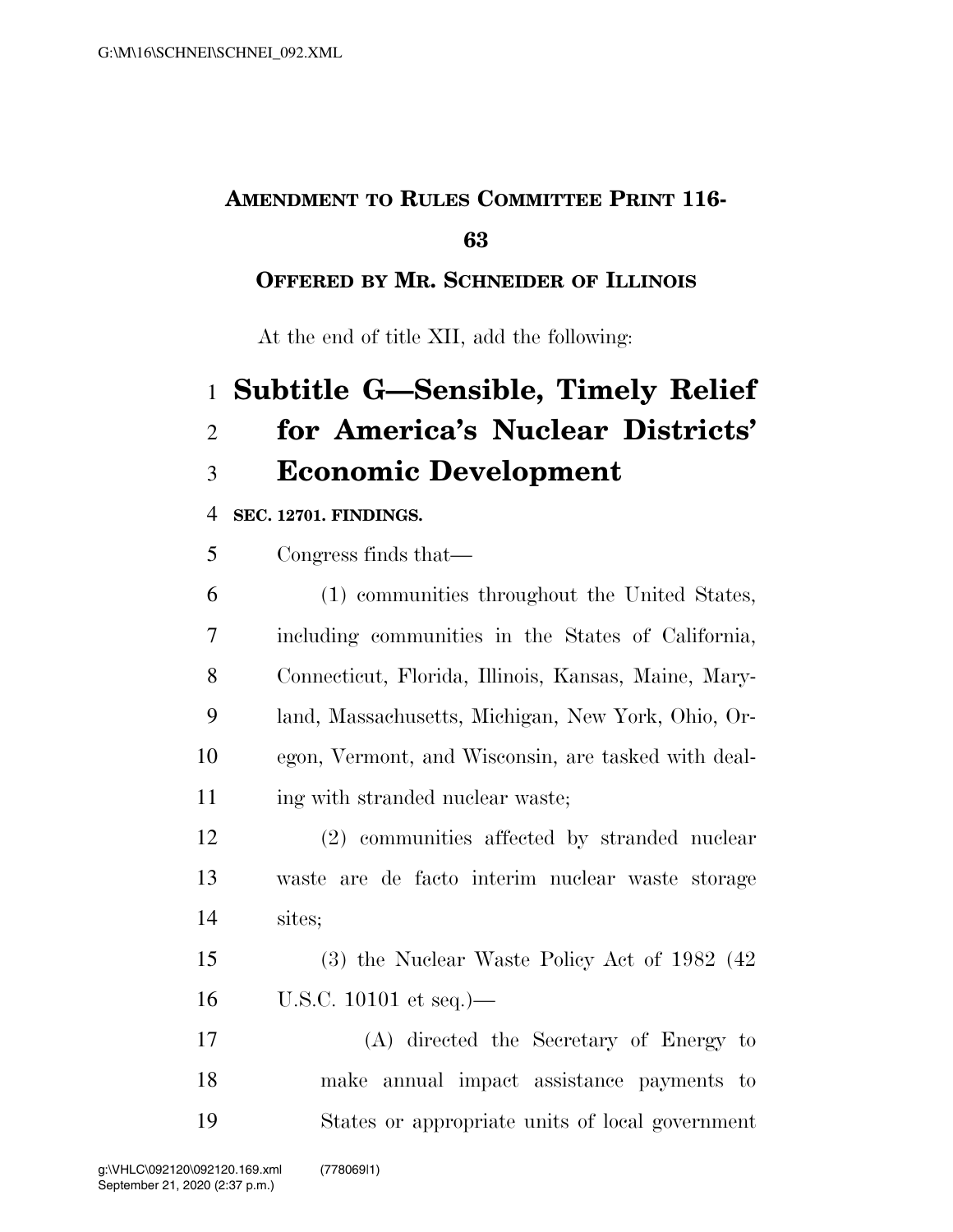| $\mathbf{1}$   | to mitigate the social and economic impacts of        |
|----------------|-------------------------------------------------------|
| $\overline{2}$ | the establishment and operation of interim nu-        |
| 3              | clear waste storage capacity within the jurisdic-     |
| $\overline{4}$ | tional boundaries of an affected community;           |
| $\mathfrak{S}$ | and                                                   |
| 6              | (B) established the rate for impact assist-           |
| $\tau$         | ance payments at \$15 per kilogram of spent           |
| 8              | nuclear fuel;                                         |
| 9              | (4) decommissioning a commercial nuclear              |
| 10             | power plant is often catastrophic for the host com-   |
| 11             | munity because nuclear power plants are major em-     |
| 12             | ployers and the primary source of local tax revenue;  |
| 13             | (5) stranded nuclear waste is a profound obsta-       |
| 14             | cle to future economic growth, deterring potential    |
| 15             | employers and residents from considering the host     |
| 16             | community;                                            |
| 17             | (6) stranded nuclear waste prevents economic          |
| 18             | development in communities in which the stranded      |
| 19             | nuclear waste is located;                             |
| 20             | (7) stranded nuclear waste prevents commu-            |
| 21             | nities from redeveloping sites where nuclear power    |
| 22             | plants previously operated which further inhibits tax |
| 23             | revenues; and                                         |
| 24             | $(8)$ it is critical to provide resources to commu-   |
| 25             | nities that—                                          |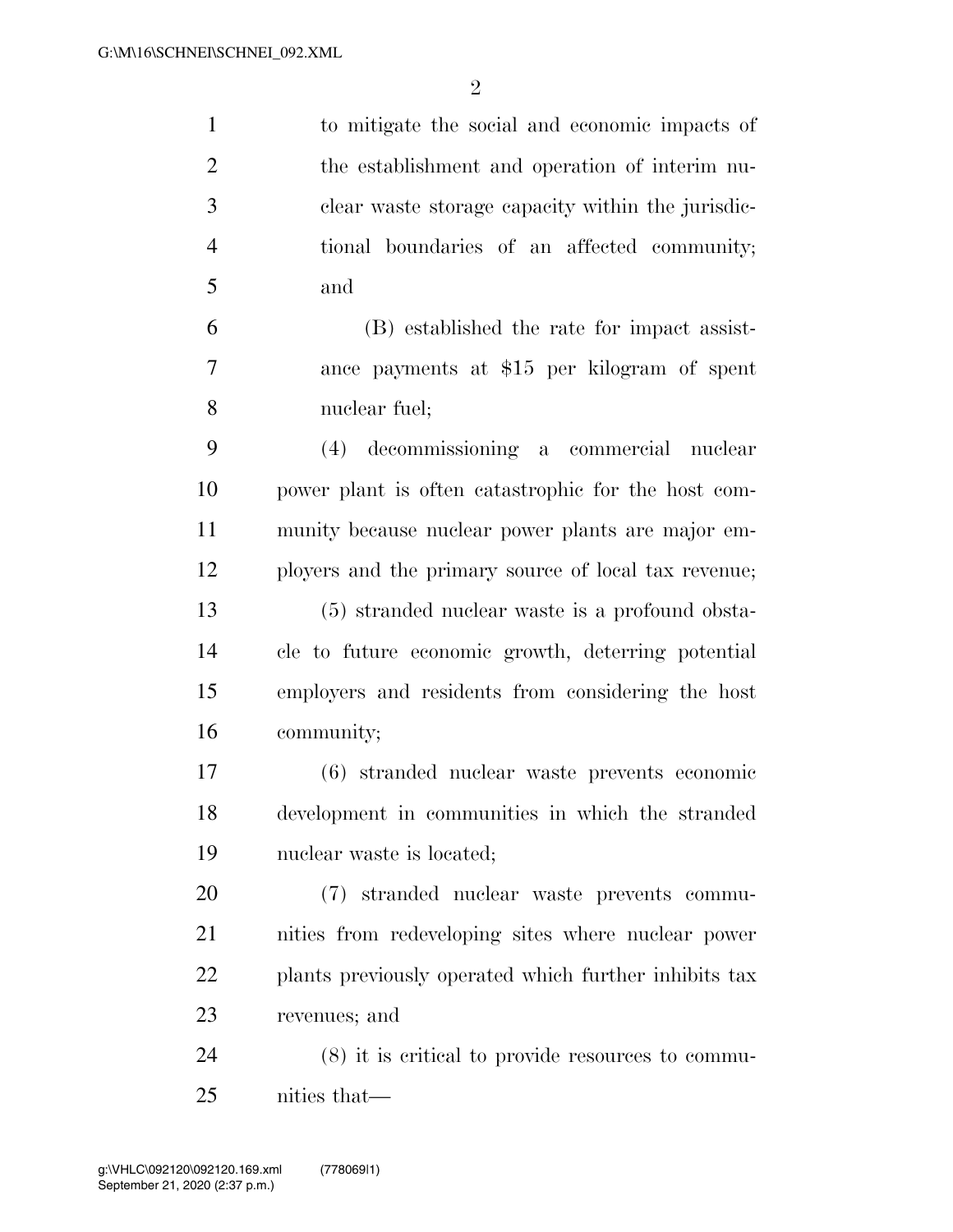| $\mathbf{1}$   | (A) are challenged by stranded nuclear                     |
|----------------|------------------------------------------------------------|
| $\overline{2}$ | waste; or                                                  |
| 3              | (B) will be challenged by stranded nuclear                 |
| $\overline{4}$ | waste during the 10-year period beginning on               |
| 5              | the date of enactment of this Act.                         |
| 6              | SEC. 12702. DEFINITIONS.                                   |
| 7              | In this subtitle:                                          |
| 8              | (1) ACADEMY.—The term "Academy" means                      |
| 9              | the National Academy of Sciences.                          |
| 10             | NUCLEAR-AFFECTED COMMUNITY.—The<br>(2)                     |
| 11             | term "nuclear-affected community" means a unit of          |
| 12             | local government, including a county, city, town, vil-     |
| 13             | lage, school district, or special district, that the Ad-   |
| 14             | ministrator determines to contain stranded nuclear         |
| 15             | waste within the jurisdictional boundary or contain        |
| 16             | an eligible civilian nuclear power plant within the ju-    |
| 17             | risdictional boundary of such locality.                    |
| 18             | (3)<br><b>ELIGIBLE</b><br>CIVILIAN NUCLEAR<br><b>POWER</b> |
| 19             | PLANT.—The term "eligible civilian nuclear power           |
| 20             | plant" means a civilian nuclear power plant (as de-        |
| 21             | fined in section 2 of the Nuclear Waste Policy Act         |
| 22             | of 1982 (42 U.S.C. 10101)) that—                           |
| 23             | (A) has been decommissioned; or                            |
| 24             | (B) is in the process of being decommis-                   |
| 25             | sioned.                                                    |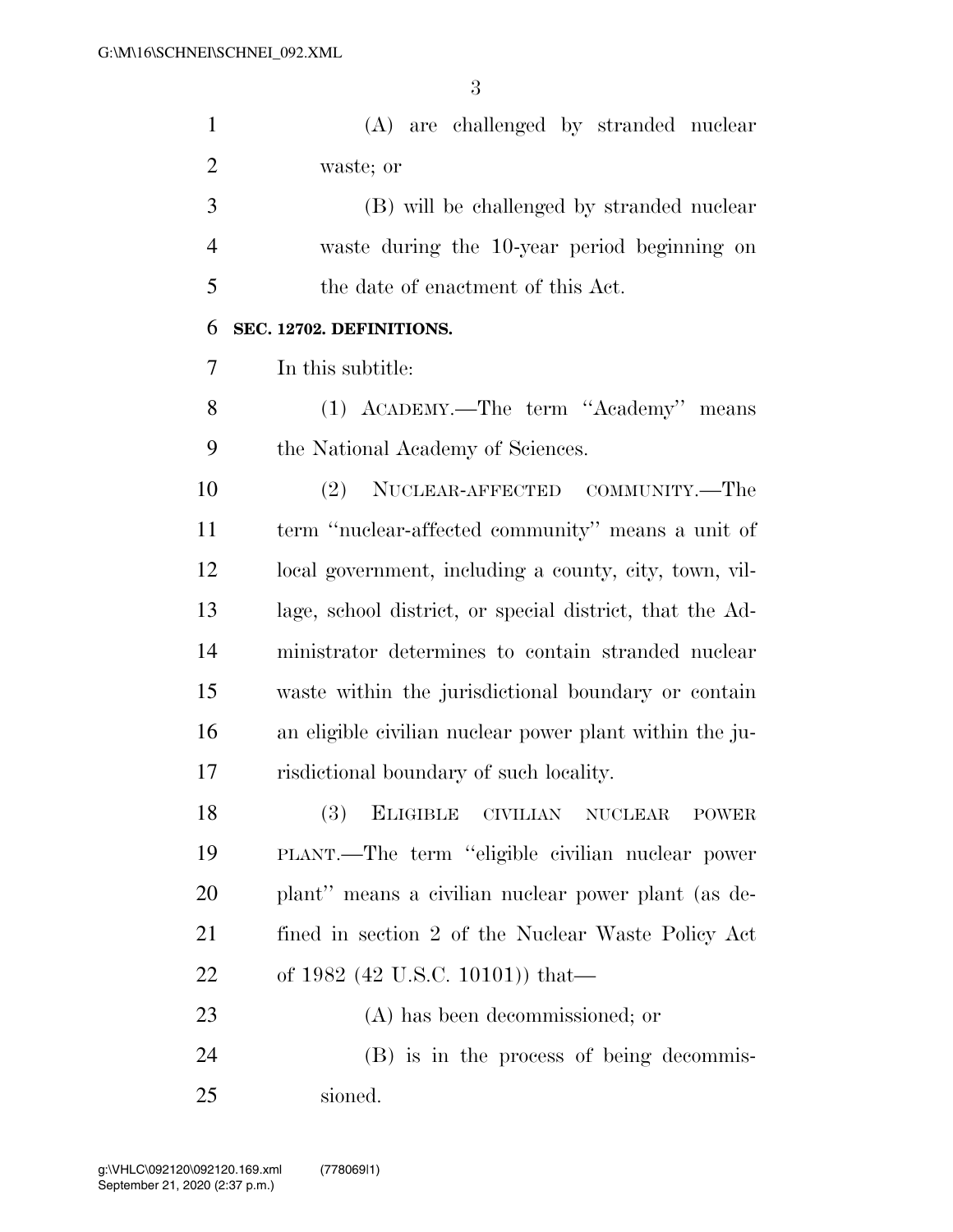| $\mathbf{1}$   | (4) ADMINISTRATOR.—The term "Adminis-                     |
|----------------|-----------------------------------------------------------|
| $\overline{2}$ | trator" means the Administrator of the U.S. Eco-          |
| 3              | nomic Development Administration.                         |
| $\overline{4}$ | (5) STRANDED NUCLEAR WASTE.—The term                      |
| 5              | "stranded nuclear waste" means nuclear waste or           |
| 6              | spent nuclear fuel stored in dry casks or spent fuel      |
| 7              | pools (as defined in section 2 of the Nuclear Waste       |
| 8              | Policy Act of $1982$ (42 U.S.C. 10101)) at the site       |
| 9              | of an eligible civilian nuclear power plant.              |
| 10             | SEC. 12703. TAX INCENTIVES FOR AFFECTED COMMU-            |
| 11             | NITIES.                                                   |
| 12             | (a) FIRST-TIME HOMEBUYER CREDIT.—                         |
|                |                                                           |
| 13             | $(1)$ IN GENERAL.—Section 36 of the Internal              |
| 14             | Revenue Code of 1986 is amended—                          |
| 15             | $(A)$ by inserting "for nuclear affected"                 |
| 16             | <b>communities</b> " after " <b>credit</b> " in the head- |
| 17             | ing;                                                      |
| 18             | $(B)$ in subsection (a), by striking "in the              |
| 19             | United States" and inserting "in a nuclear af-            |
| 20             | fected community (as such term is defined in              |
| 21             | section 12702 of the Clean Economy Jobs and               |
| 22             | Innovation Act)";                                         |
| 23             | (C) in subsection (b), by striking para-                  |
| 24             | graphs $(2)$ and $(3)$ and redesignating paragraph        |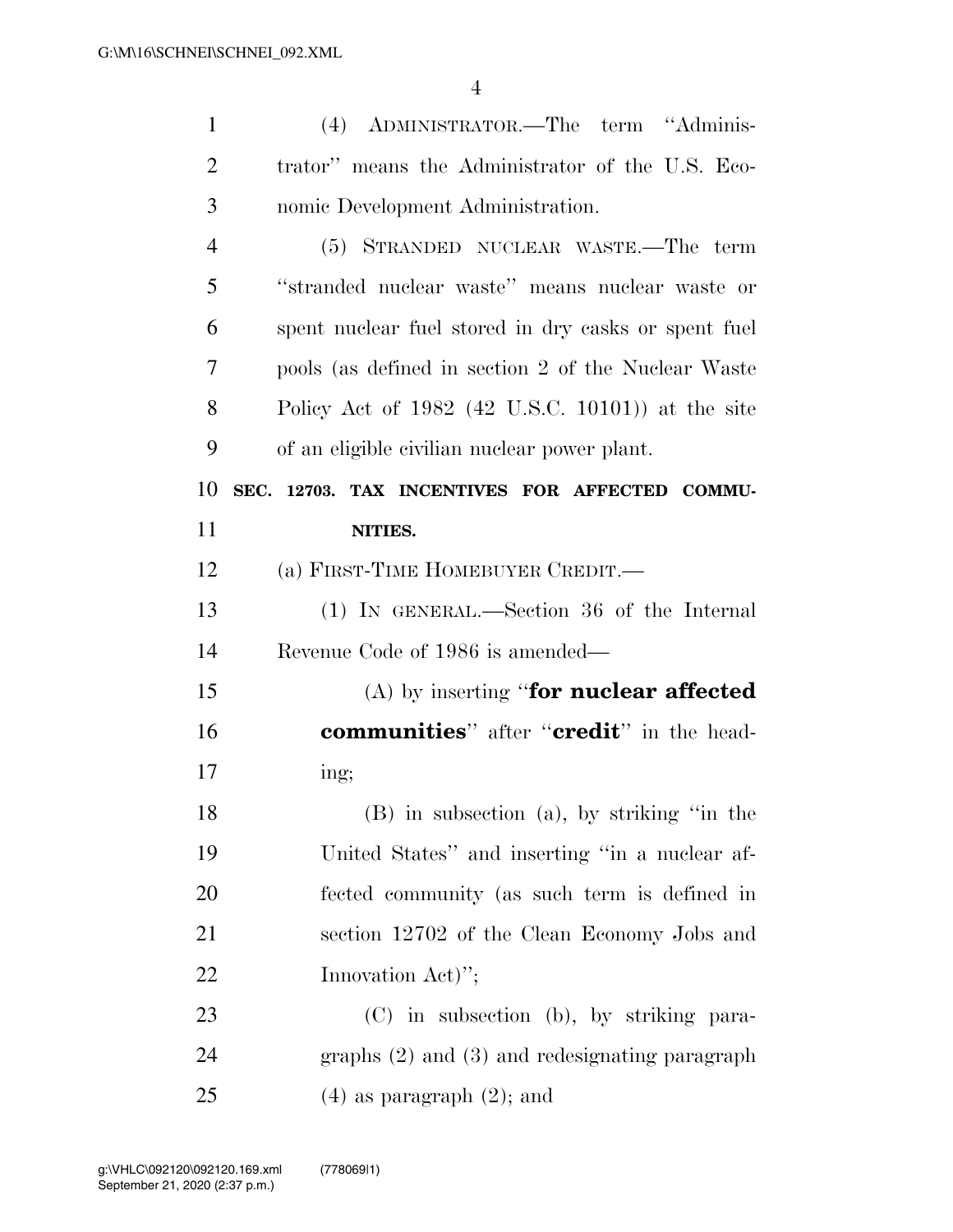1 (D) by striking subsections  $(f)$ ,  $(g)$ , and 2 (h).

 (2) CLERICAL AMENDMENT.—The table of sec- tions for subpart C of part IV of subchapter A of chapter 1 of such Code is amended by striking the item relating to section 36 and inserting the fol-lowing new item:

''Sec. 36. First-time homebuyer credit for nuclear affected communities.''.

 (b) EFFECTIVE DATES.—The amendments made by subsection (a) shall apply to the purchase of a principal residence after the date of the enactment of this Act.

#### **SEC. 12704. INNOVATIVE SOLUTIONS PRIZE COMPETITION.**

 (a) ESTABLISHMENT.—Not later than 180 days after the date of enactment of this Act, the Administrator shall establish a competitive prize competition (referred to in this section as the ''prize competition'') to award prizes to proposals for affected communities to carry out alter- natives to nuclear facilities, generating sites, and waste sites.

(b) PRIZE BOARD.—

 (1) ESTABLISHMENT.—There is established an advisory board (referred to in this section as the 22 "Board" to advise the Administrator on—

 (A) the design and implementation of the prize competition; and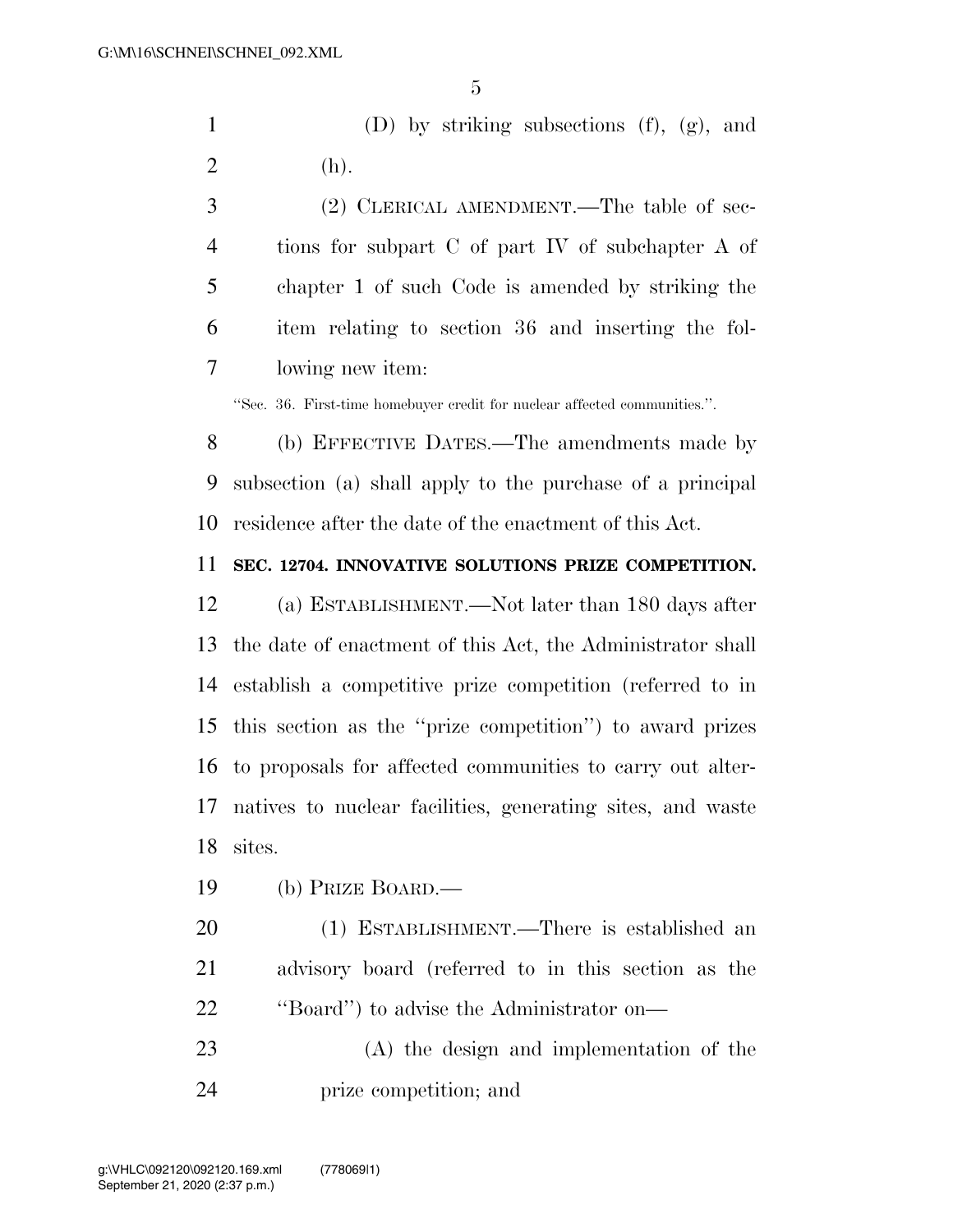| $\mathbf{1}$   | (B) the development of the pilot project           |
|----------------|----------------------------------------------------|
| $\overline{2}$ | under subsection (d).                              |
| 3              | (2) COMPOSITION.—The Board shall be com-           |
| $\overline{4}$ | posed of not fewer than 9 members appointed by the |
| 5              | Administrator-                                     |
| 6              | $(A)$ who shall provide expertise in—              |
| 7              | (i) nuclear waste;                                 |
| 8              | (ii) workforce issues;                             |
| 9              | (iii) technology development; and                  |
| 10             | (iv) economic development; and                     |
| 11             | who may include representatives<br>(B)             |
| 12             | $from-$                                            |
| 13             | (i) The National Laboratories;                     |
| 14             | (ii) nonprofit organizations; and                  |
| 15             | (iii) institutions of higher education.            |
| 16             | (c) AWARD AMOUNT.—An award under the prize         |
| 17             | competition shall be in the amount of \$500,000.   |
| 18             | (d) PILOT PROGRAM.—                                |
| 19             | (1) IN GENERAL.—The Administrator, in con-         |
| 20             | sultation with the Board, shall develop a pilot    |
| 21             | project based on the proposal of the winner of the |
| 22             | prize competition.                                 |
| 23             | (2) FUNDING.—Of the amounts made available         |
| 24             | under section 12706, the Administrator may use     |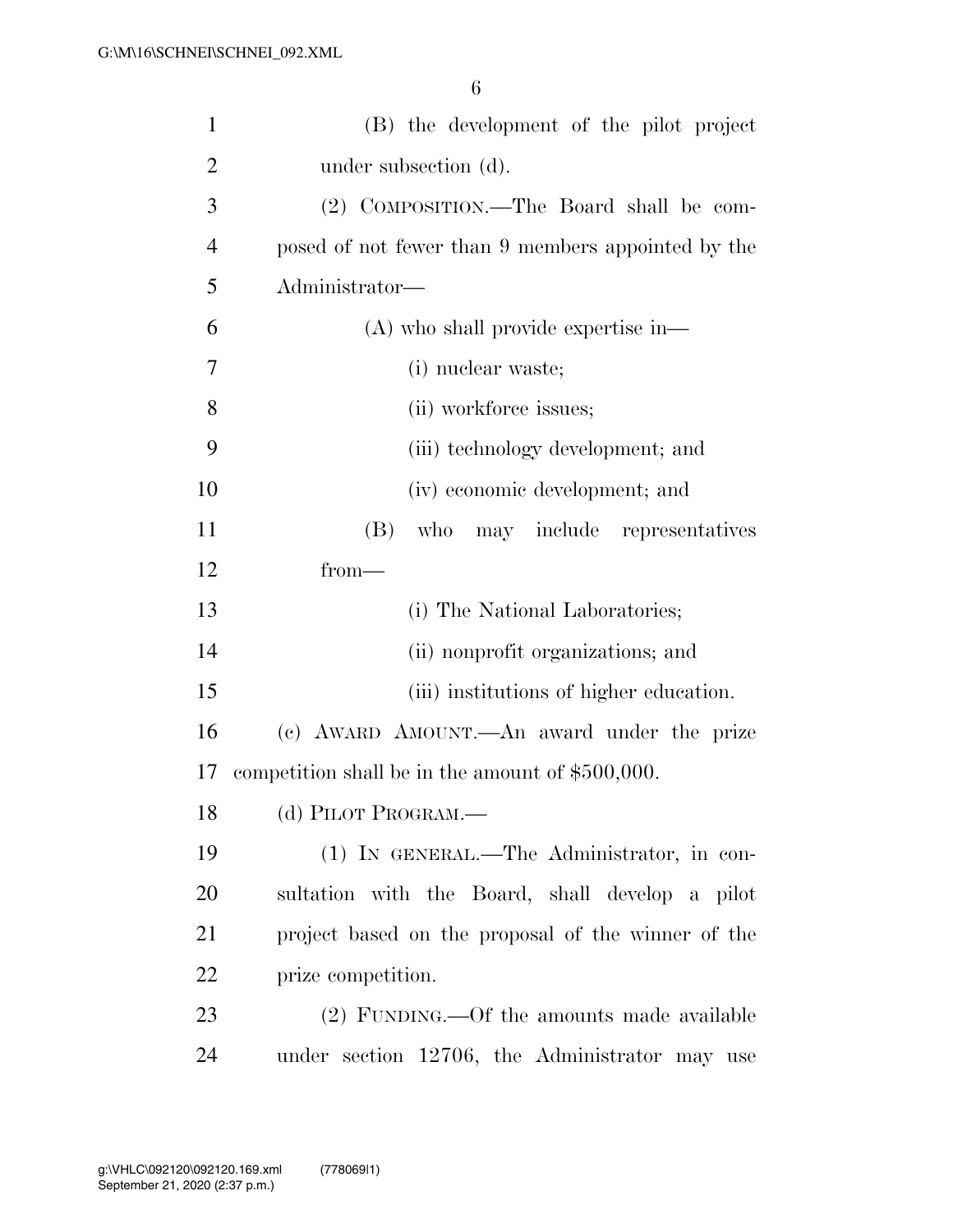\$500,000 to carry out the pilot project under para-graph (1).

 (e) REPORT.—Not later than 60 days after the date on which a prize is awarded under the prize competition, the Administrator shall submit to the relevant committees of Congress a report that describes the winning proposal of the prize competition.

## **SEC. 12705. ECONOMIC IMPACT GRANTS FOR AFFECTED COMMUNITIES.**

 (a) ESTABLISHMENT.—Not later than 120 days after the date of enactment of this Act, the Administrator shall establish and carry out a noncompetitive grant program to provide grants under either subsection (b) or (c) to nu-clear-affected communities for the purpose of—

 (1) offsetting the economic and social impacts of stranded nuclear waste on affected communities; and

 (2) supporting such communities that are in the process of decommissioning an eligible civilian nu- clear power plant and that are facing decreased tax revenues or assessed valuation as a result of such decommissioning.

 (b) AWARDS BASED ON STRANDED NUCLEAR WASTE.—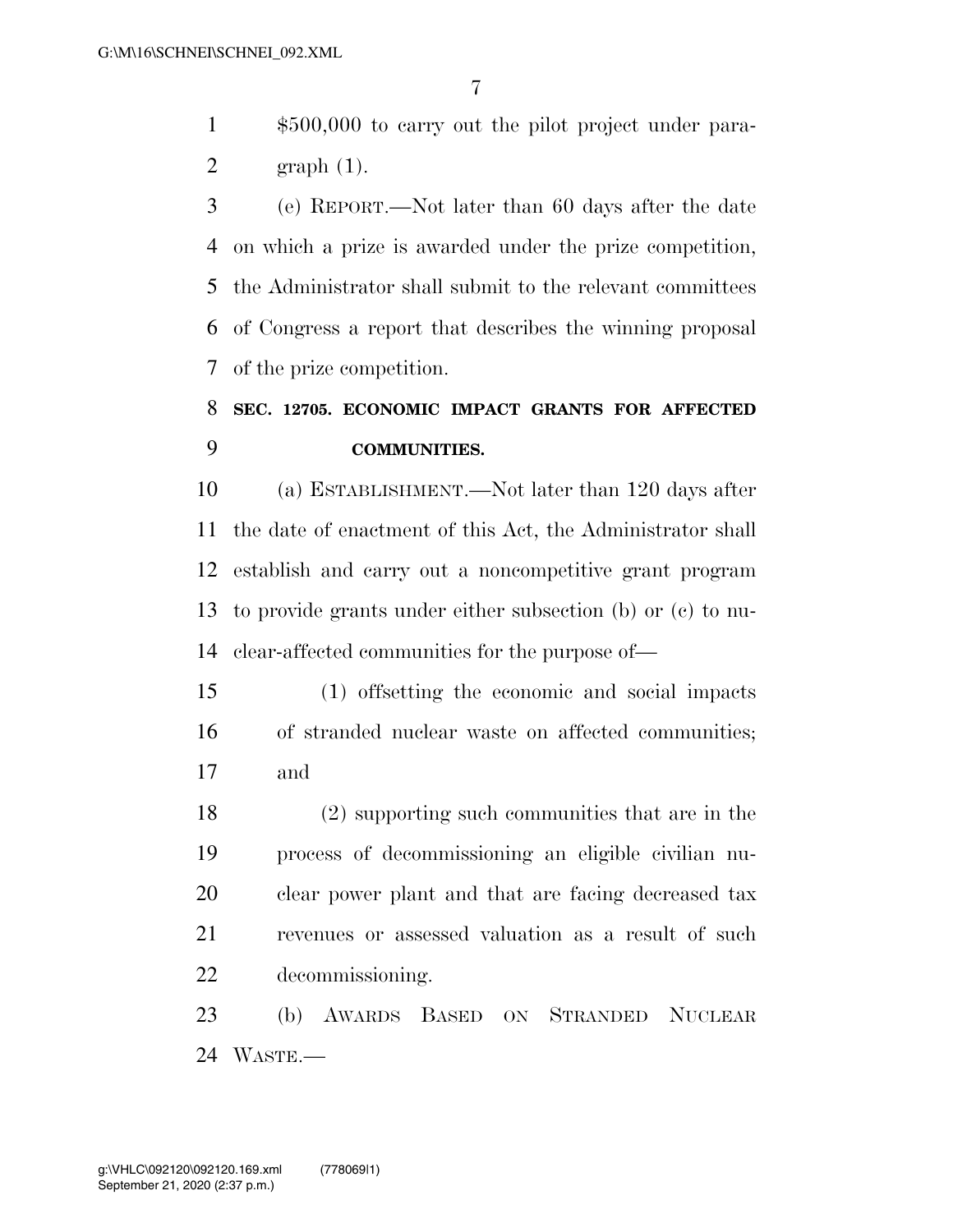(1) ELIGIBILITY.—A nuclear affected commu- nity shall be eligible to receive a grant under this section for a fiscal year.

(2) AWARDS.—

 (A) AMOUNT.—The amount of a grant awarded under subsection (a) shall be equal to \$15 for each kilogram of spent nuclear fuel stored at the eligible civilian nuclear power plant in the nuclear affected community, con- sistent with the price paid per kilogram for im- pact assistance outlined in the Nuclear Waste 12 Policy Act of 1982.

 (B) NUMBER AND FREQUENCY.—With re- spect to each eligible civilian nuclear power plant, the Administrator shall request submis- sions from affected nuclear communities and may only award 1 grant under subsection (a) to each eligible unit of local government for each fiscal year.

20 (c) AWARDS BASED ON LOST TAX REVENUE.

 (1) ELIGIBILITY.—To be eligible to receive fi- nancial assistance under this section, the affected community shall submit to the Administrator an ap- plication that includes documentation that the nu-clear affected community has experienced, or is pre-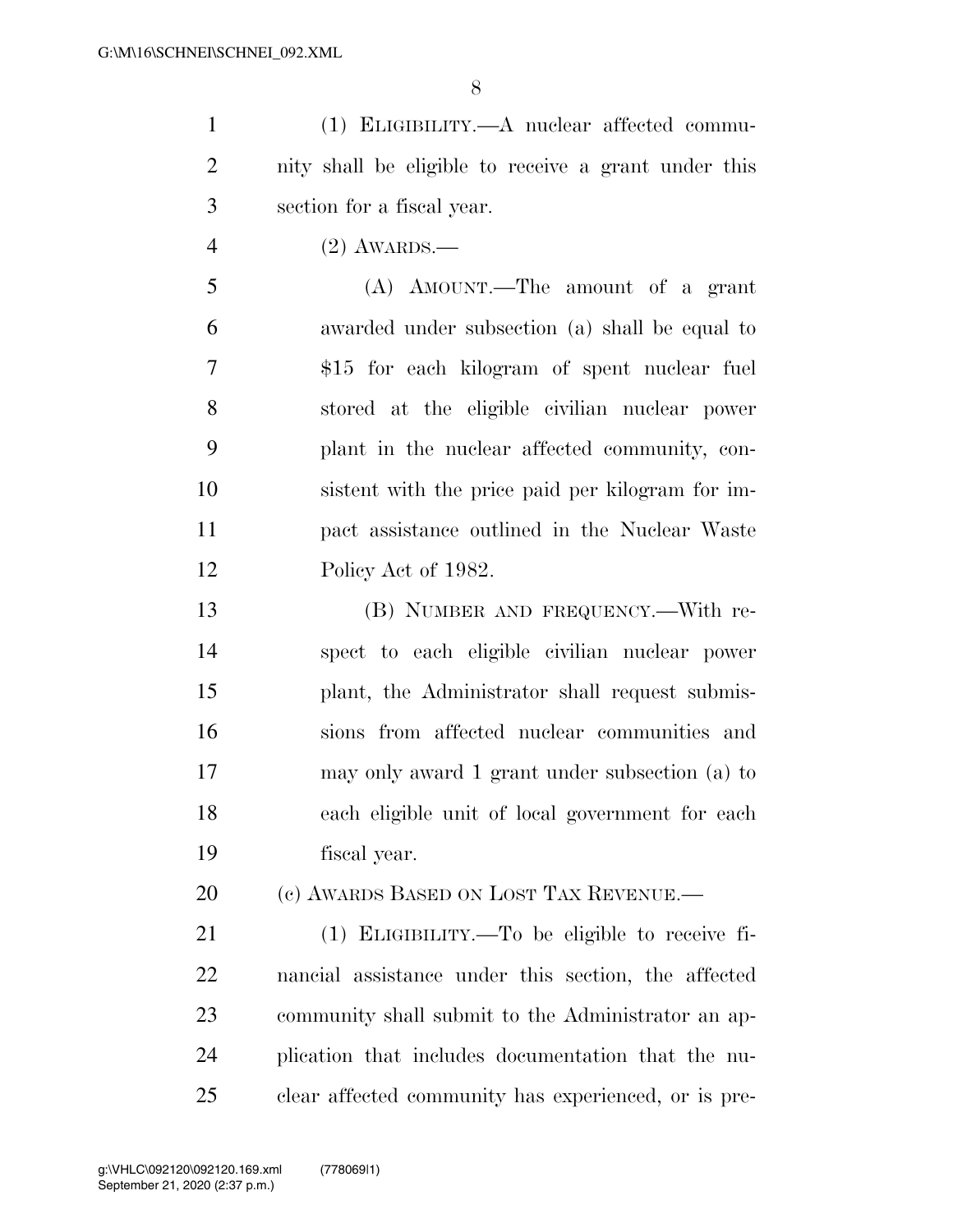dicted to experience, during a calendar year begin- ning after December 31, 2014, and ending before January 1, 2025— (A) a reduction of not less than 20 percent

 in overall tax revenue received by such affected community for such year compared with the av- erage of such tax revenue for the previous 5 years; and

 (B) a reduction in tax revenue attributable to a nuclear power plant received by such af- fected community for such year, compared with the average of such tax revenue for the previous 13 5 years, that is not less than 20 percent of the average for such previous 5 years of the overall tax revenue received by such unit.

 For purposes of this paragraph, the term ''tax rev- enue'' includes any payment in lieu of taxes received by an affected community.

(2) ASSISTANCE.—

20 (A) IN GENERAL.—Subject to amounts made available in advance in appropriations Acts, financial assistance provided under this section to a nuclear affected community shall be made with respect to each year of the 8-year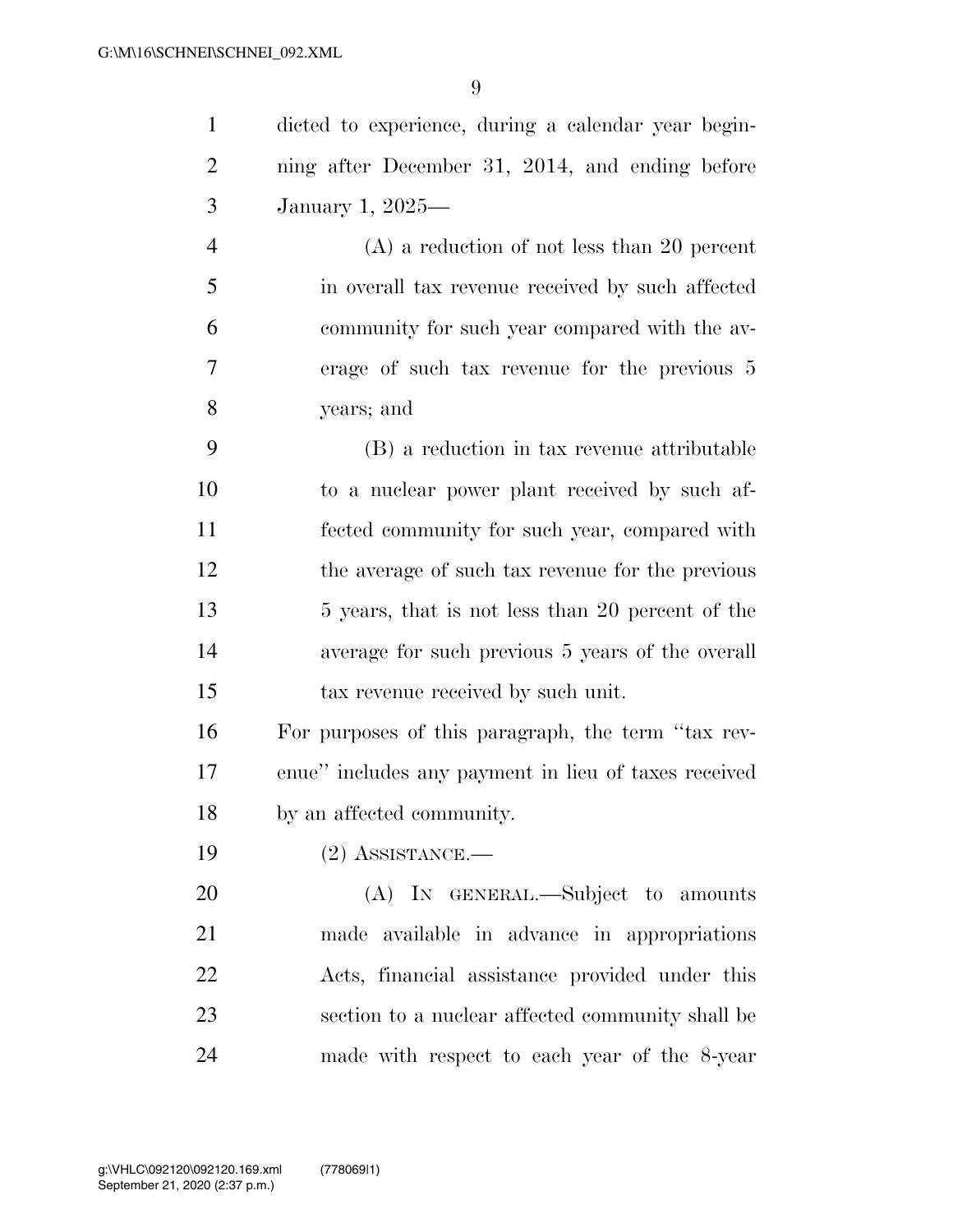| $\mathbf{1}$   | period beginning on the first day of the cal-   |
|----------------|-------------------------------------------------|
| $\overline{2}$ | endar year described in paragraph (1).          |
| 3              | (B) AMOUNT OF ASSISTANCE.—Subject to            |
| $\overline{4}$ | amounts made available in advance in appro-     |
| 5              | priations Acts, financial assistance provided   |
| 6              | under this section to a nuclear affected commu- |
| 7              | nity for a year of an 8-year period shall be    |
| 8              | equal to the lesser of $$10,000,000$ and—       |
| 9              | (i) in the case of the first year of the        |
| 10             | 8-year period, 80 percent of the loss de-       |
| 11             | scribed in paragraph $(1)(B)$ with respect to   |
| 12             | such unit;                                      |
| 13             | (ii) in the case of the second year of          |
| 14             | the 8-year period, 70 percent of such loss;     |
| 15             | (iii) in the case of the third year of          |
| 16             | the 8-year period, 60 percent of such loss;     |
| 17             | (iv) in the case of the fourth year of          |
| 18             | the 8-year period, 50 percent of such loss;     |
| 19             | (v) in the case of the fifth year of the        |
| <b>20</b>      | 8-year period, 40 percent of such loss;         |
| 21             | (vi) in the case of the sixth year of           |
| <u>22</u>      | the 8-year period, 30 percent of such loss;     |
| 23             | (vii) in the case of the seventh year of        |
| 24             | the 8-year period, 20 percent of such loss;     |
| 25             | and                                             |